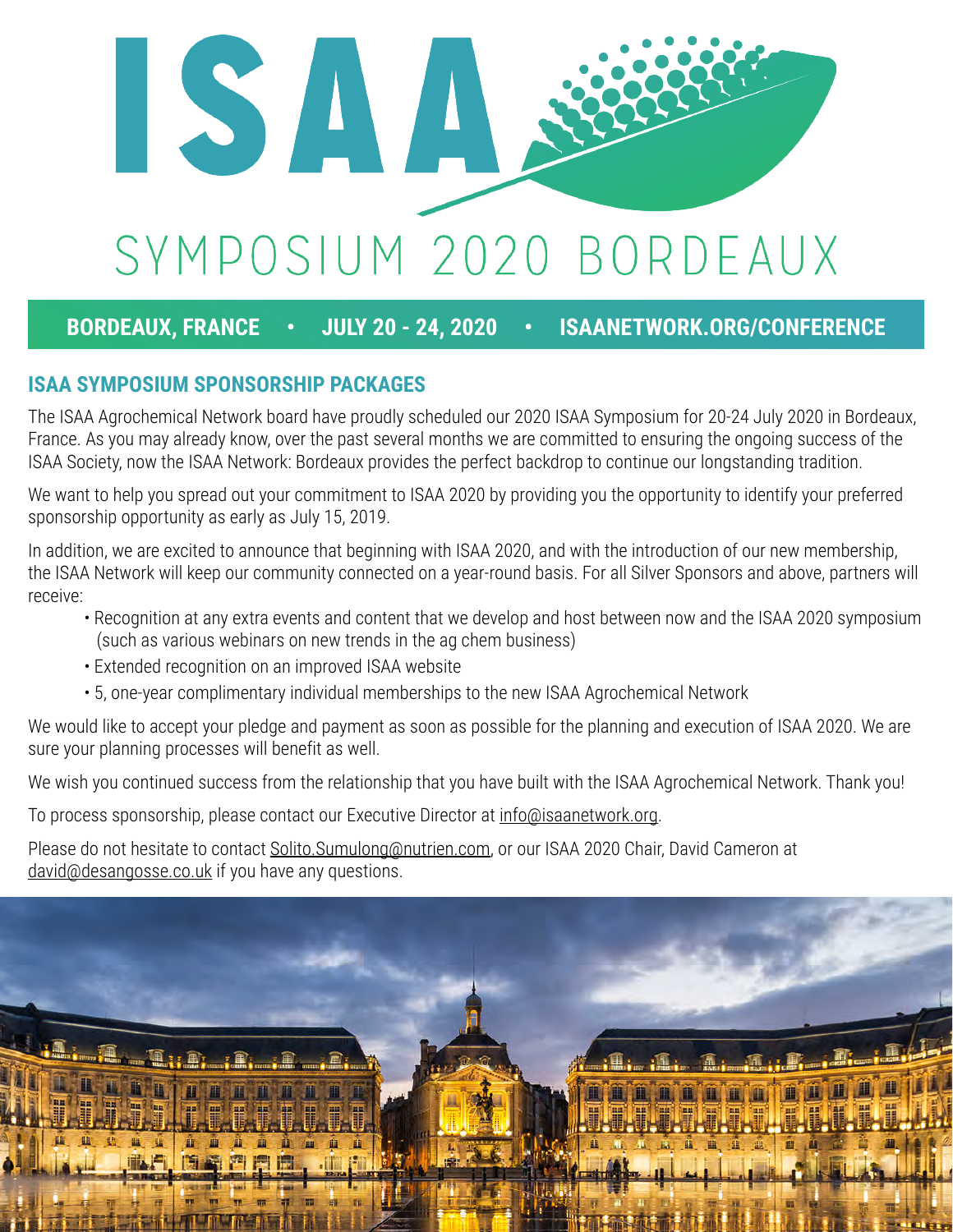### Dear ISAA Sponsor:

Thank you for your anticipated participation as a sponsor of ISAA 2020 in beautiful Bordeaux, France. Your sponsorship will ensure that our delegates and attendees have the best learning and networking experience possible. As the solitary Diamond-Level Partner of ISAA 2020, the winner of the auction process will enjoy the benefits outlined in the sponsorship addendum.

At ISAA, we strive to have a process that establishes a fair process for one winner, that encourages the maximum participation in the process, and that protects the privacy of the participants. To those ends, our Associations Manager, Brian Riggs, will handle the Diamond auction and will hold all bids for the Diamond Sponsorship in confidence.

Here are the rules of the auction:

- All bids should be e-mailed to *brian@riggsenterprisecorp.com* with the subject line "ISAA 2020 Diamond" by July 31<sup>st</sup>, 2019 at 5:00 PM US Eastern time.
- Bidding starts at 45,000 Euro.
- Brian Riggs will provide ISAA the contact information for the winner and the amount of the winning bid. Losing participants and their bids will be unknown to ISAA. Brian will also notify losing bidders so that they can select another sponsorship package when those open up on August  $8<sup>th</sup>$ .
- Payment for the Diamond Level Partner will be due fifty percent by August  $30<sup>th</sup>$ , 2019 with the remaining balance due by January  $31<sup>st</sup>$ , 2020.

If you have any questions about this process, please do not hesitate to contact David Cameron at *david@desangosse.co.uk*.

Good luck and thank you once again!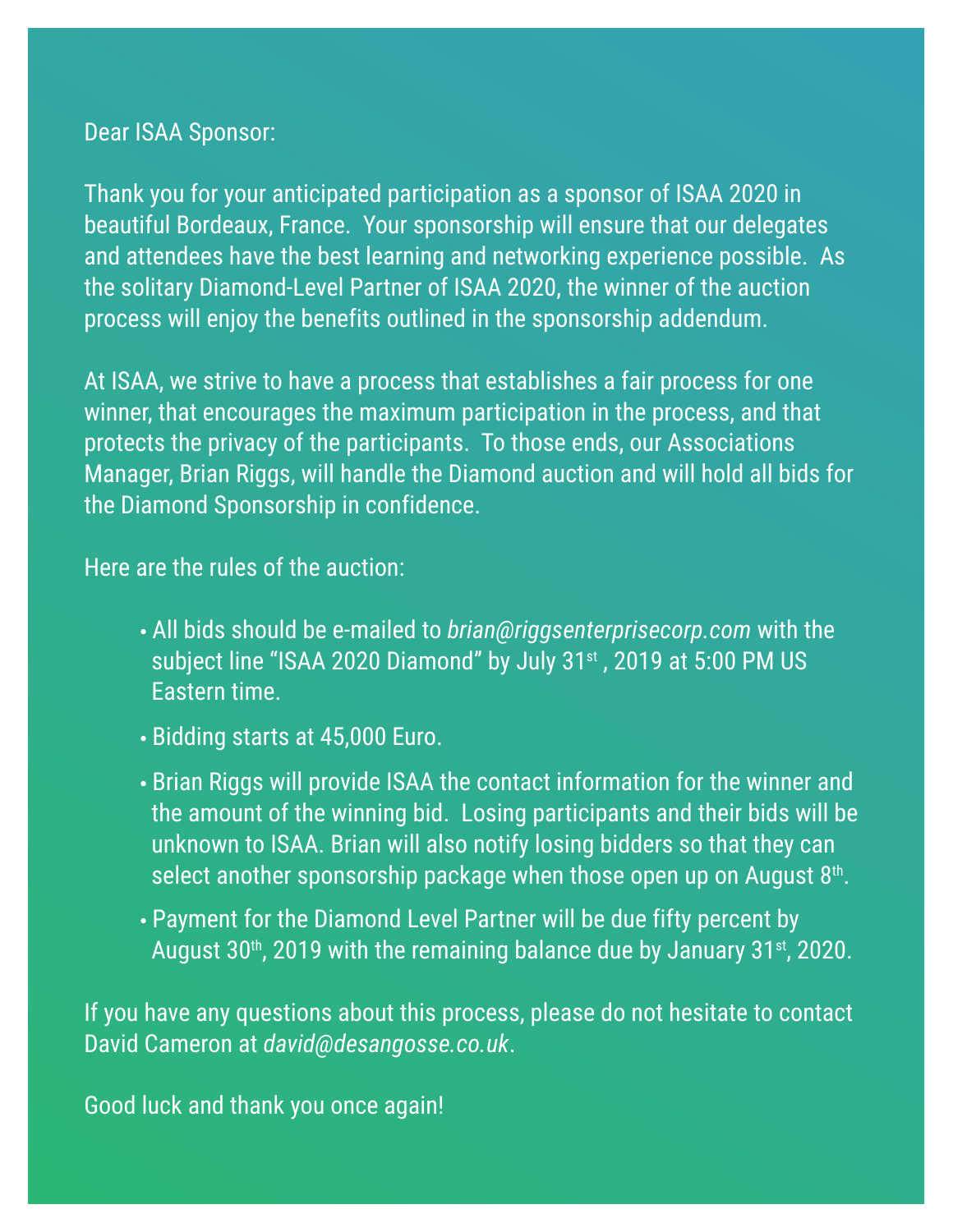# **SPONSORSHIP PACKAGES**

**None**

|                                      |  | <b>DIAMOND (ISAA 2020 PARTNER)</b>                                          |                         |                                    |  |
|--------------------------------------|--|-----------------------------------------------------------------------------|-------------------------|------------------------------------|--|
| <b>Contribution</b>                  |  | Highest Bid Starting @ €45,000                                              |                         |                                    |  |
| <b>Exhibition Space</b>              |  | <b>Premium Position - 6m x 6m</b>                                           |                         |                                    |  |
| <b>Exhibition Only Registrations</b> |  | <b>Ten</b><br><b>Five</b><br><b>Full Page Inside Cover</b><br><b>Banner</b> |                         |                                    |  |
| <b>Full Symposium Registrations</b>  |  |                                                                             |                         |                                    |  |
| <b>Program Advertising</b>           |  |                                                                             |                         |                                    |  |
| Website                              |  |                                                                             |                         |                                    |  |
| <b>Addtional Meeting Space</b>       |  |                                                                             | <b>Reserved Mon-Fri</b> |                                    |  |
| <b>Addtional Event Sponsorship</b>   |  | <b>Highest Priority</b>                                                     |                         |                                    |  |
| <b>Addtional Benefits</b>            |  | <b>Event Banners, Logo Partnered with ISAA</b>                              |                         |                                    |  |
| <b>GOLD</b>                          |  |                                                                             |                         | <b>SILVER</b>                      |  |
| €30,000                              |  | <b>Contribution</b>                                                         |                         | €15,000                            |  |
| 6m x 6m                              |  | <b>Exhibition Space</b>                                                     |                         | 3m x 6m                            |  |
| <b>Ten</b>                           |  | <b>Exhibition Only Registrations</b>                                        |                         | <b>Five</b>                        |  |
| <b>Four</b>                          |  | <b>Full Symposium Registrations</b>                                         |                         | <b>Two</b>                         |  |
| <b>Full Page</b>                     |  | <b>Program Advertising</b>                                                  |                         | <b>Half Page</b>                   |  |
| <b>Graphic, Animated Hyperlink</b>   |  | Website                                                                     |                         | <b>Graphic, Animated Hyperlink</b> |  |
| <b>Reserved Mon - Thur</b>           |  | <b>Addtional Meeting Space</b>                                              |                         | <b>None</b>                        |  |
| <b>Preferential</b>                  |  | <b>Addtional Event Sponsorship</b>                                          |                         | <b>None</b>                        |  |
| <b>None</b>                          |  | <b>Addtional Benefits</b>                                                   |                         | <b>None</b>                        |  |
| <b>BRONZE</b>                        |  |                                                                             |                         | <b>CONTRIBUTOR</b>                 |  |
| €7,500                               |  | <b>Contribution</b>                                                         |                         | €2,500                             |  |
| $3m \times 3m$                       |  | <b>Exhibition Space</b>                                                     |                         | <b>Table Top - 1.2m x 0.6m</b>     |  |
| <b>Three</b>                         |  | <b>Exhibition Only Registrations</b>                                        |                         | <b>Two</b>                         |  |
| <b>One</b>                           |  | <b>Full Symposium Registrations</b>                                         |                         | <b>None</b>                        |  |
| <b>Quarter Page</b>                  |  | <b>Program Advertising</b>                                                  |                         | <b>Company Name Listing</b>        |  |
| <b>Hyperlink</b>                     |  | Website                                                                     |                         | <b>None</b>                        |  |
| <b>None</b>                          |  | <b>Addtional Meeting Space</b>                                              |                         | <b>None</b>                        |  |
| <b>None</b>                          |  | <b>Addtional Event Sponsorship</b>                                          |                         | <b>None</b>                        |  |

*Addtional Benefits*

**None**